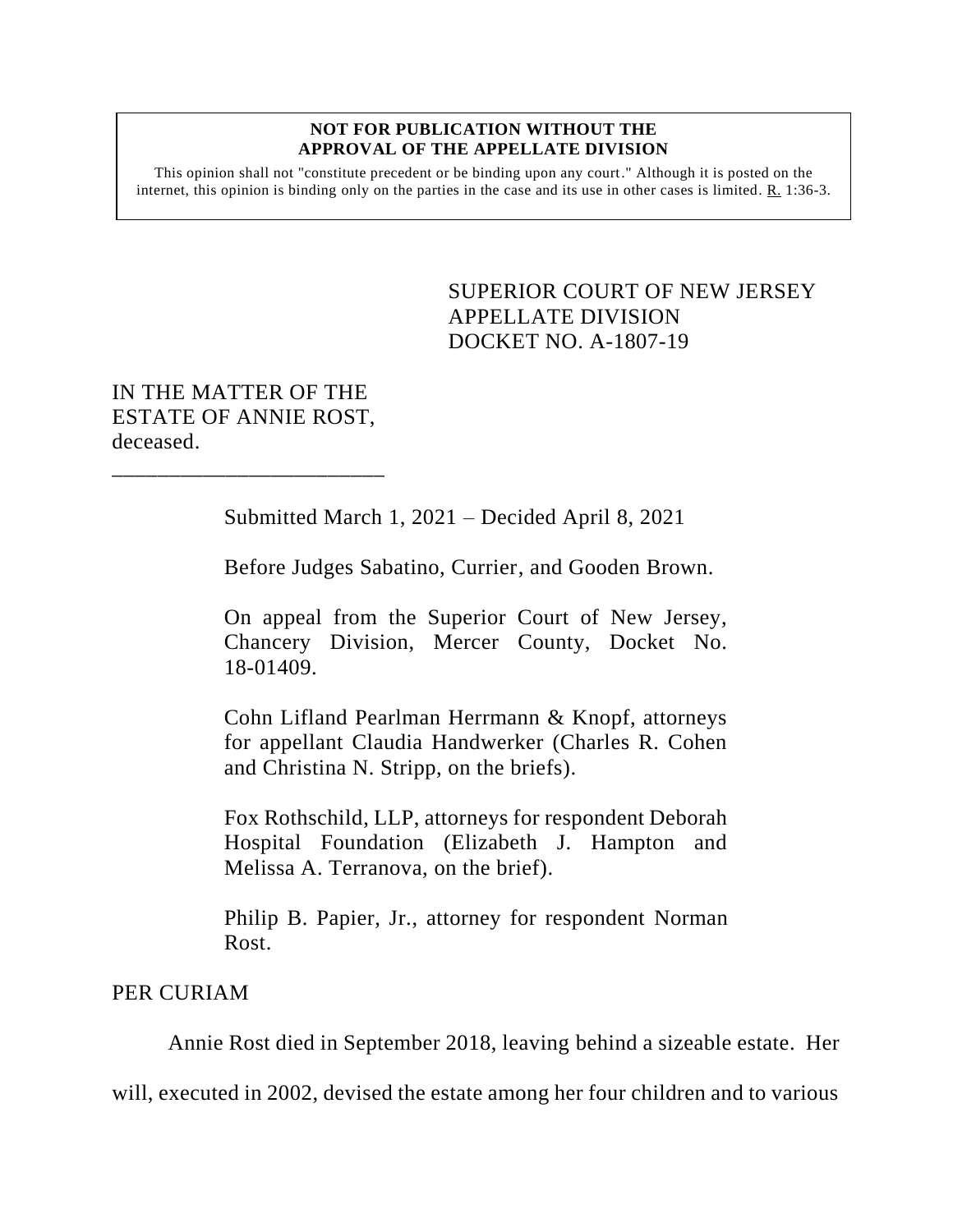charities. It also contained an in terrorem provision that excluded any beneficiary from the estate if they contested the will. One of the beneficiaries, Annie's<sup>1</sup> daughter, Claudia Handwerker, filed a caveat with the Mercer County Surrogate's Court six days after her mother's death, protesting the grant of letters of administration or admitting the will to probate.

The Chancery Division judge found Claudia's caveat constituted a challenge to the will and that it was brought without probable cause. Therefore, the in terrorem clause excluded Claudia as a beneficiary and prevented her from inheriting under the will. Her share of the estate was devised to Deborah Hospital Foundation (Deborah). We affirm.

Annie's son, (Claudia's brother), Norman, was named as the executor of Annie's estate under the will. He also was devised Annie's Princeton home. Several months after the filing of the caveat, Norman filed a certified complaint and order to show cause to dismiss the caveat and admit the will to probate.

In response, Claudia filed an answer and unverified counterclaim. In her answer, Claudia "consent[ed] to removing the Caveat, allowing the Will to be probated and ask[ed] that the relief set forth in the attached counter-claim be

<sup>&</sup>lt;sup>1</sup> As a number of the individuals share a surname, we will refer to them by their first names. We mean no disrespect.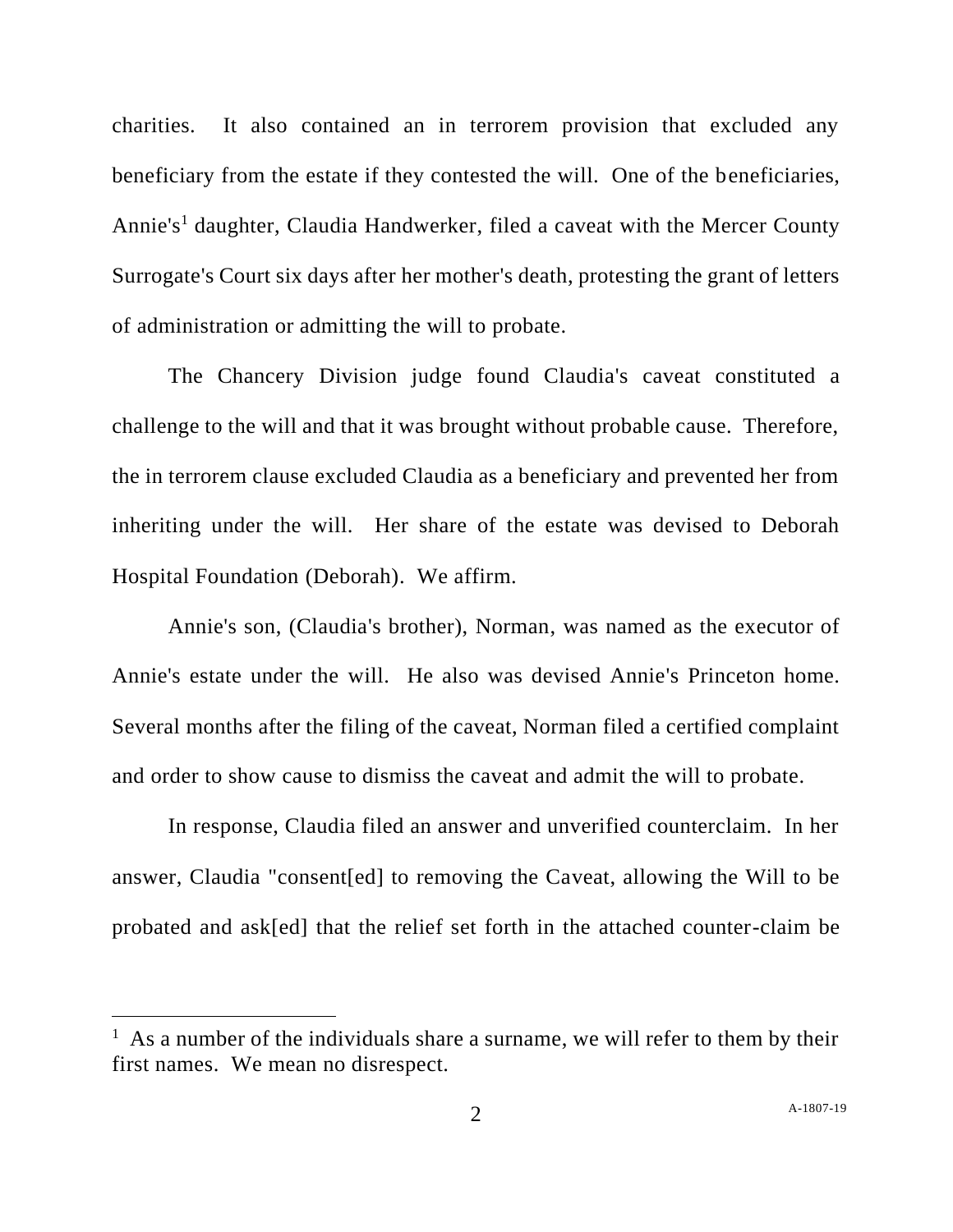granted." In the counterclaim, Claudia objected to "Clause No. [seven] of the Will giving the Princeton house to my brother" and further objected to his appointment as executor under the will.

Because the Surrogate did not accept the unverified counterclaim, several days later Claudia filed a motion seeking leave to file an amended answer and counterclaim. See R. 4:67-4(a) ("No counterclaim or crossclaim [in a summary action] shall be asserted without leave of court.").

The amended answer and counterclaim "consent[ed] to removing the Caveat and allowing the Will to be probated. . . ." It also "object[ed] to Clause No. [twelve] of the Will appointing Norman Rost, Executor, and Sonya Bradski as Substitute Executor."<sup>2</sup> The answer requested that Claudia be appointed executor. It further "object[ed] to Clause No. [seven] of the Will giving the Princeton house to my brother Norman Rost. . . ." Claudia did not verify the pleadings or provide any certification or affidavits to support her claims.

In March 2019, the Deputy Surrogate held a telephone conference with the attorneys for Claudia, Norman, and Deborah. Although the Deputy Surrogate suggested the parties sign a consent order allowing the will to be

<sup>2</sup> Sonya was one of Claudia's sisters.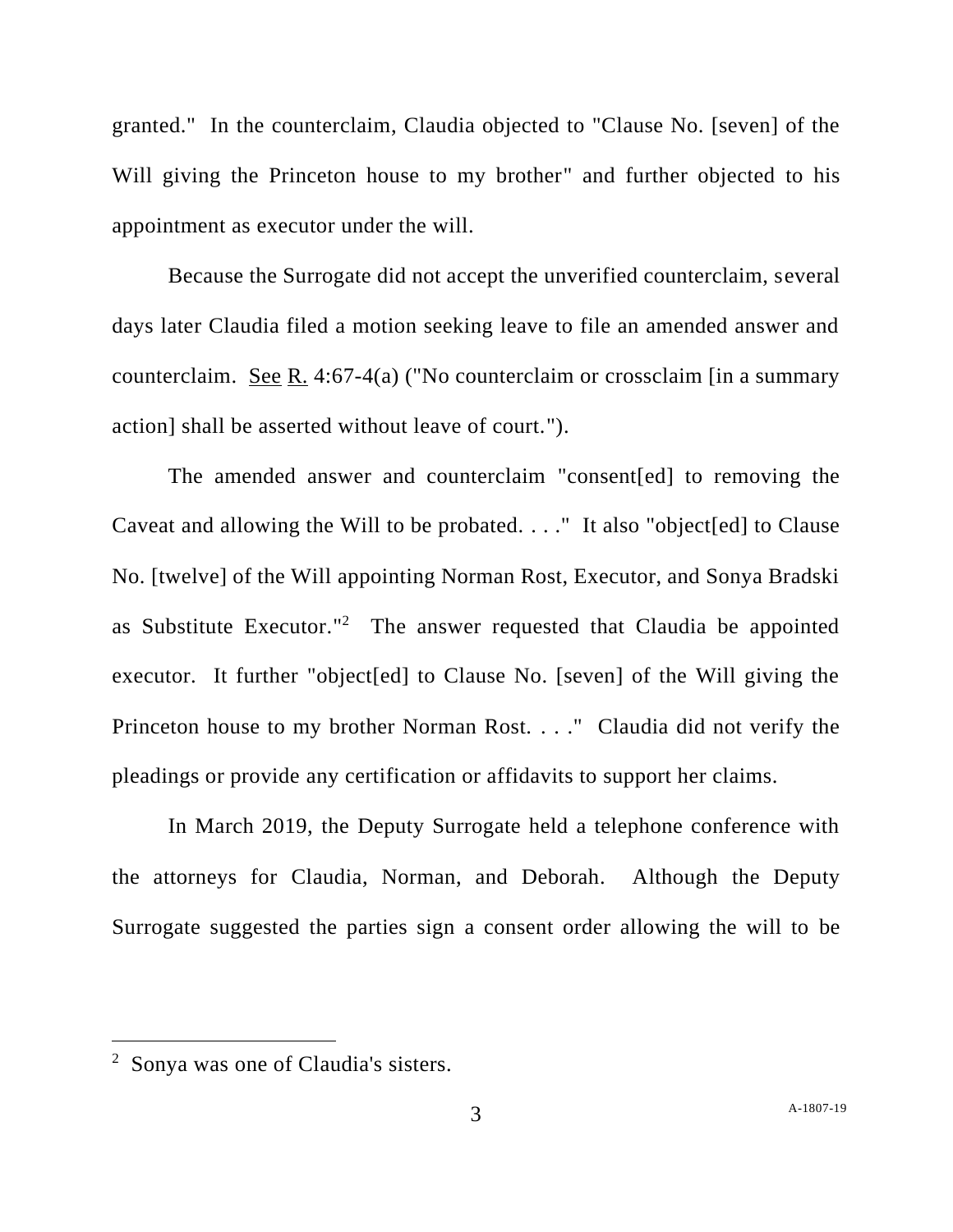probated, Claudia's attorney refused to do so unless the will was modified to contain the conditions listed in Claudia's answer and counterclaim.

Norman's order to show cause was heard on March 27, 2019. Claudia's attorney told the court Claudia had not seen the will until after she filed her caveat. Counsel further stated:

> Judge, we do not oppose the introduction of this will today. The provisions of this will, [ninety] percent of it, my client's okay with. She will withdraw the caveat which I said in my answer. She will allow the will to be probated. She will allow the will to proceed. We are here, Judge, on a motion to allow my counterclaim to proceed. . . .

In addressing the motion to allow the filing of the amended answer and counterclaim, Claudia's counsel argued that Norman should not be the executor of the estate because "he stole about a million dollars from [the] estate. . . ." He also asserted that the Princeton house should not be given to Norman as specified in the will, but rather distributed as part of the estate's assets. Counsel requested time for discovery to prove the alleged claims stating, "I think the heir should be given the opportunity to prove to this [c]ourt that this executor is not honest."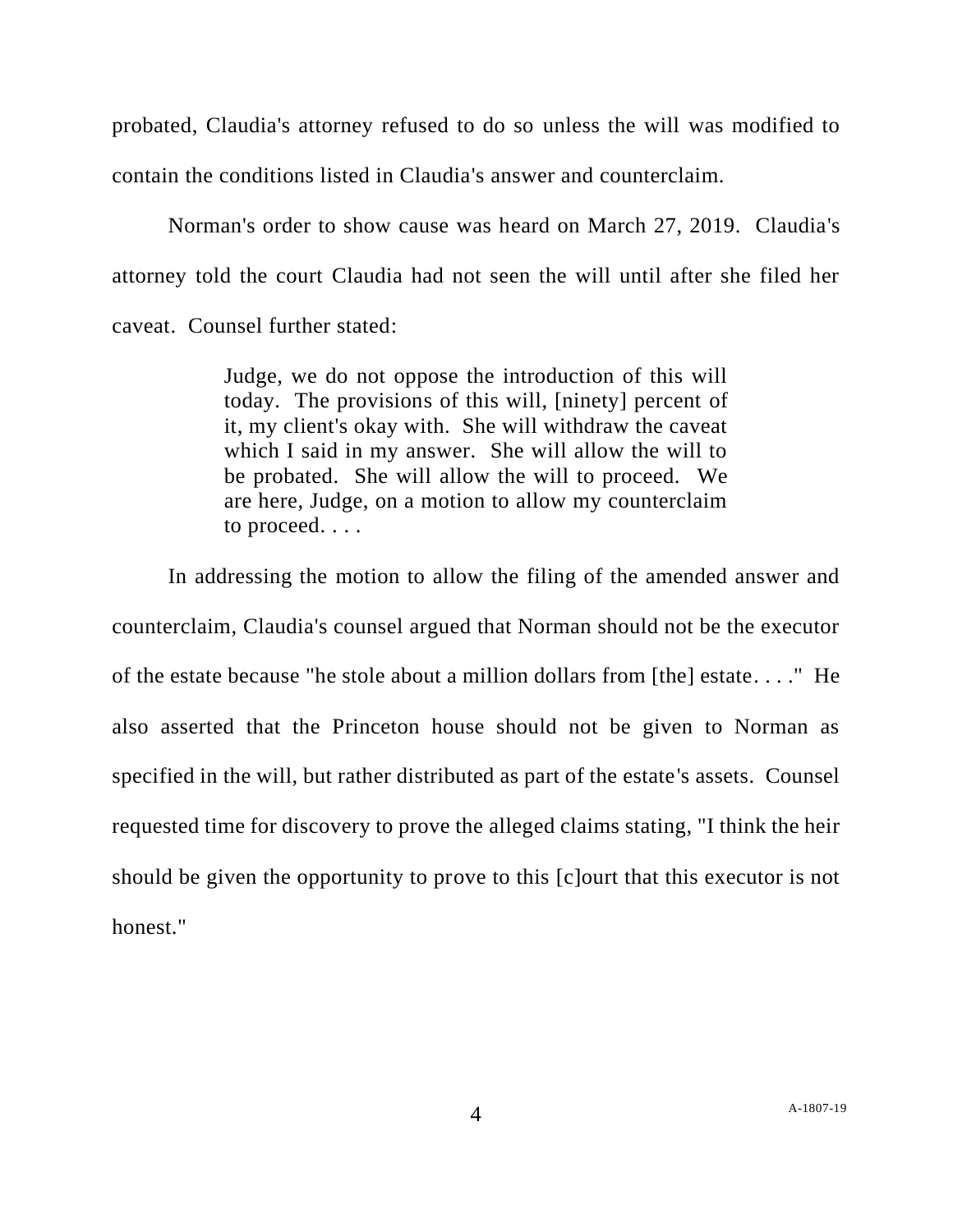The Chancery judge noted the record before him did not support Claudia's

allegations, nor did she supply a certification in anticipation of the hearing. He

stated:

I don't have anything in support of this counterclaim today. . . . There's nothing in here to indicate that there's any fact supporting this. This is a return date on the order to show cause. This is a summary trial. Since you already agreed the will could be probated, there's nothing about the proving of the will that needs to be tried so there's no discovery required.

In ruling on the order to show cause, the court stated:

This is a summary proceeding pursuant to Rule 4:83-1 which requires all actions and probate to be brought in a summary manner. With the exception of matters where there [are] question[s] about the proving of the will pursuant to [Rule] 4:84-2, the matters in probate are to be tried in a summary fashion which means trial on the return date without the need for discovery.

In light of the fact here that there has been agreement that the will can be probated, there is no issue with regard to the proving of the will. There has been no evidence submitted to support the counterclaim. It is an unverified complaint without any underlying facts. Therefore, the [c]ourt finds that . . . plaintiff is entitled to judgment, dismissing the caveat and allowing the will to be admitted to probate.

I'm denying the application to file the counterclaim in light of the fact that there is no underlying support for the counterclaim. So judgment for the plaintiff.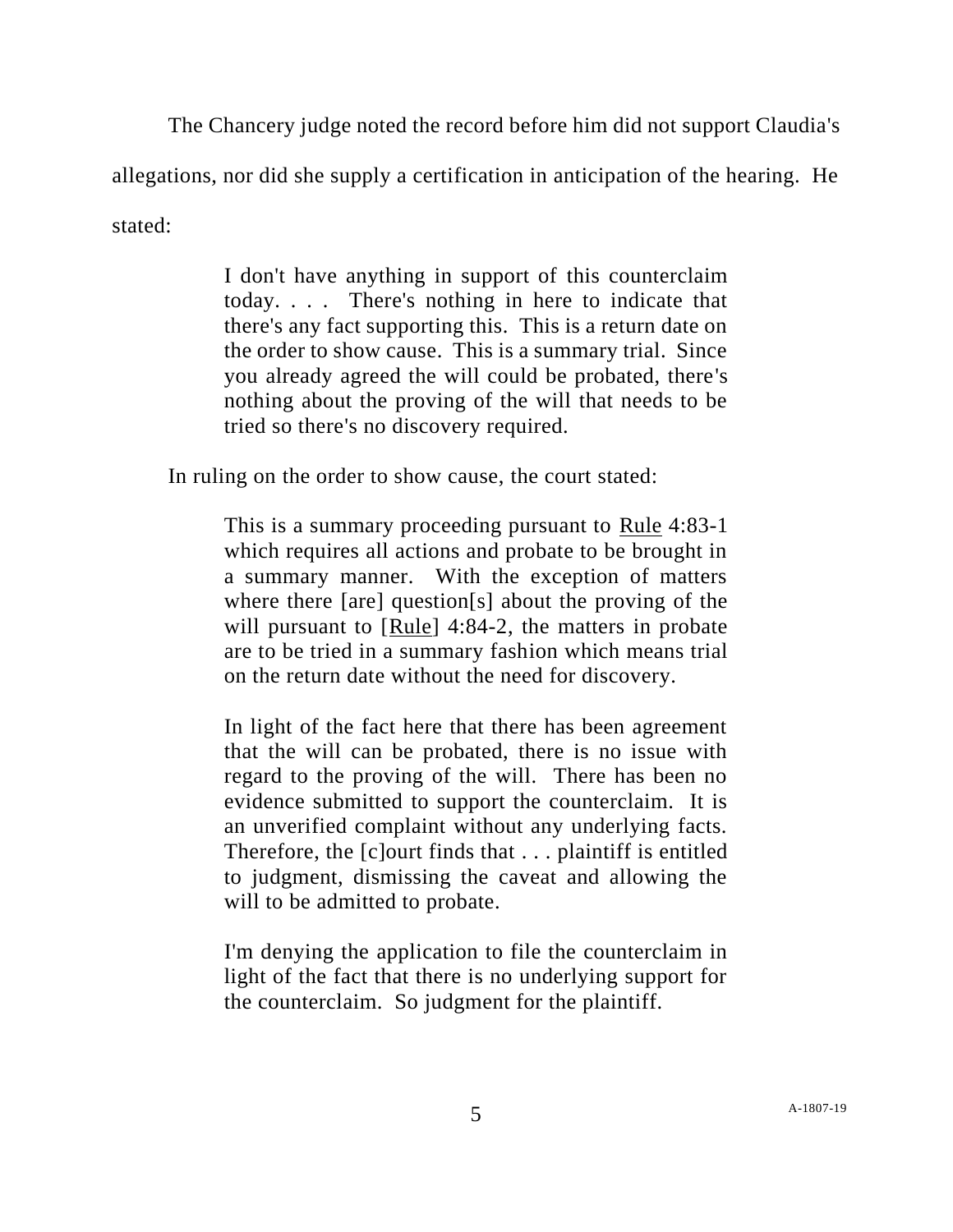The court issued a final judgment on March 27, 2019 (amended on March 28, 2019) dismissing Claudia's caveat with prejudice, admitting the will to probate, and denying Claudia's motion to file a counterclaim. Claudia did not move for reconsideration or appeal the order.

On April 26, 2019, Claudia filed a verified complaint and order to show cause demanding an accounting of the estate, the appointment of a temporary executor and attorney's fees for bringing the action. On May 2, 2019, Deborah filed a verified complaint to enforce the in terrorem provision of the will.

During oral argument on the orders to show cause on August 23, 2019, Claudia's counsel argued that Claudia had "never contested this Will. Now, yes, a caveat was filed. That's admitted. The caveat, when it was filed, she had never seen the Will. And the caveat was immediately withdrawn when my answer was filed. So, the caveat is not a contest to the Will." Counsel contended Claudia had not been given the opportunity to present her argument that she had probable cause to file the caveat.

The Chancery court made the following findings:

[T]he first issue before the [c]ourt is whether the caveat serves as a challenge to the Will in this case. And I would direct the parties to the language in In Re Stockdale, 196 N.J. 275 (200[8]). There, Justice Hoens stated, . . . the caveat is the formal mechanism by which one gives notice of a challenge to a Will that has been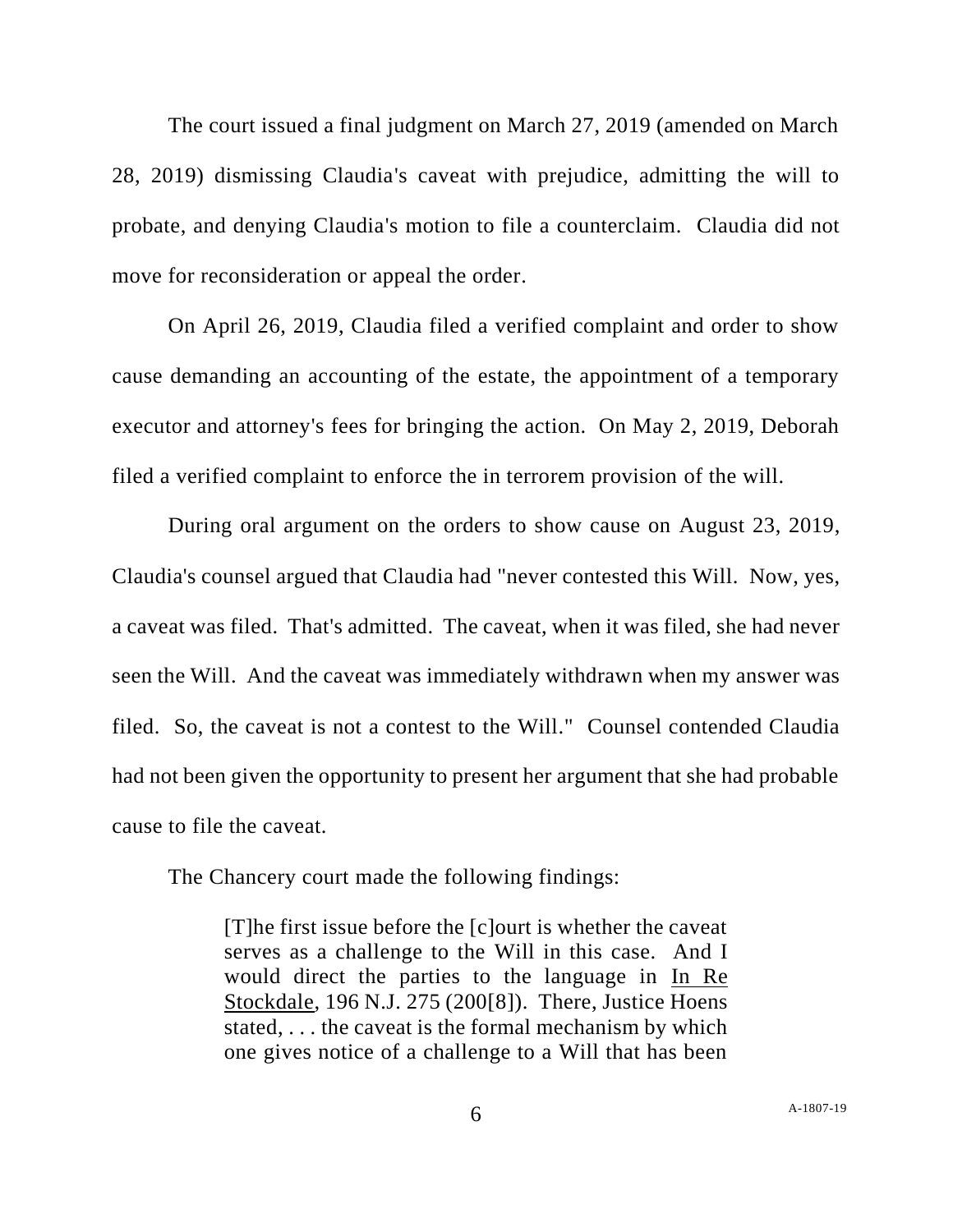or is expected to be offered for probate[.] See In Re Myers' Will, 20 N.J. 228, 235 (1955) (explaining that standing to lodge caveat requires status as when injured by probate of the Will being contested); In Re Hand's Will, 95 N.J. Super. 182, 187, (App. Div. 1967) (analyzing requirement of injury sufficient for standing to lodge caveat).

The act of lodging or filing the caveat prevents the surrogate from issuing letters that otherwise would operate so as to authorize a particular individual or entity to begin the administration of the Estate, and causes the matter to be pursued, generally in a summary matter by way of an order to show cause and formal complaint in the Probate Part. See [R.] 4:83-1.

Alternatively, if a Will has already been admitted to probate, it may be challenged by the timely filing of a complaint in the Probate Part. See [R.] 4:85-1. . . . A variety of grounds on which to secure relief are generally available, the most common of which is the assertion that the will was the product of undue influence. [Stockdale, 196 N.J. at 302.]

So, as I said, this matter had previously been before the [c]ourt back on March 27th. So, the [c]ourt does find that the filing of a caveat operated as a challenge to the Will unquestionably, based upon the language from Stockdale. So, the question is whether or not this [c]ourt has already made a determination that there was a lack of probable cause for the caveat. And as I said during argument, unquestionably, [Claudia] totally failed to present the [c]ourt with any demonstration of any admissible support in connection with her caveat.

The [c]ourt made that finding before, that operates as the law of the case. The [c]ourt finds, therefore, that pursuant to the statute [ N.J.S.A. 3B:3-47] that there has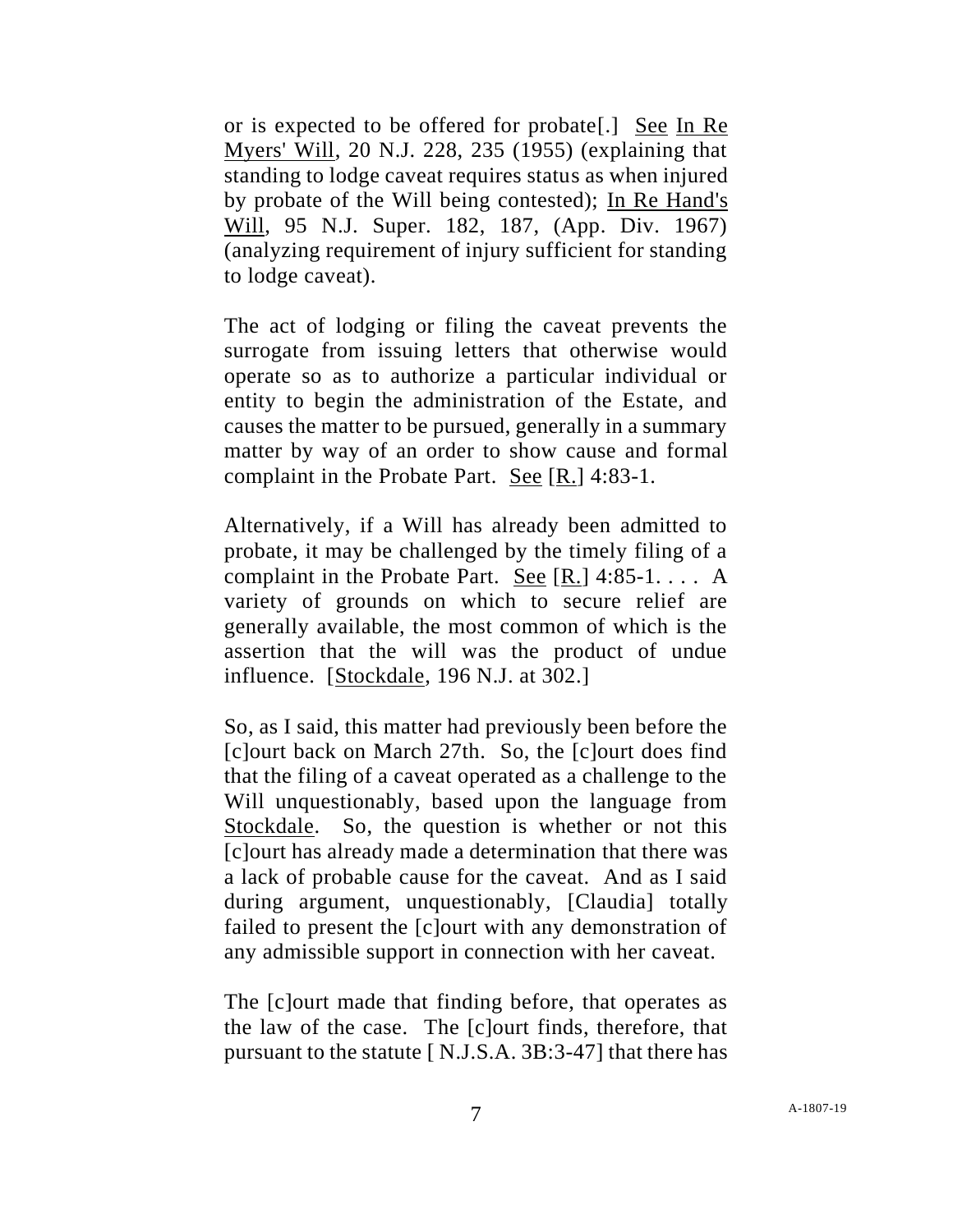been no showing of probable cause to support the caveat. Therefore, there is no reason for the [c]ourt to set aside the in terrorem clause. So, I'm going to enter judgment in favor of Deborah Hospital.

The court dismissed Claudia's complaint.

The subsequent September 5, 2019 order provided that: (1) Claudia lacked probable cause to contest the will; (2) the in terrorem clause excluding Claudia from inheriting under the will shall be enforced; and (3) Claudia's share in the estate is devised to Deborah.

Claudia moved for reconsideration. She contended that she withdrew the caveat after she received a copy of the will and that the "only thing I ever challenged was the Executor's conduct prior to the death and just after our mother's death." She also certified that on April 26, 2019 she filed a verified complaint, challenging "Norman's appointment as Executor and . . . provid[ed] ample probable cause to challenge the appointment of the executor, my brother Norman Rost."

After oral argument on November 15, 2019, the Chancery judge denied the motion, stating:

> The [c]ourt's decision at the August 23rd hearing was based upon the [c]ourt's prior decision in which the [c]ourt granted judgment in favor of the executors [to] allow the Will to be probated.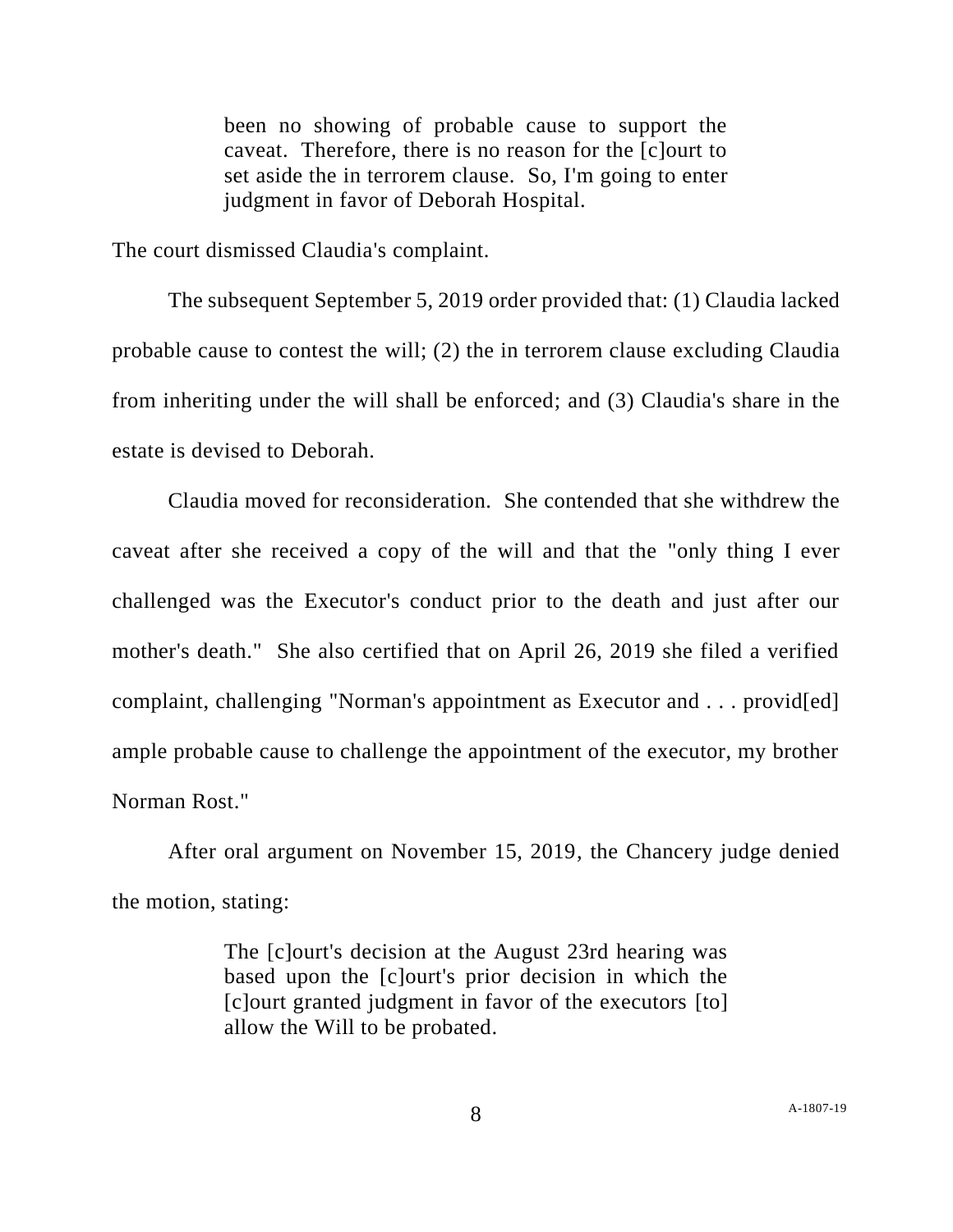Prior to the complaint having been filed, . . . defendant, Claudia Handwerker had filed a caveat to the Will. The caveat was filed on September 18th, 2018 and the caveat read as follows:

"I, Claudia Joan Handwerker, daughter of Annie Rost . . . late of the Town of Princeton, County of Mercer, State of New Jersey, who died on September 12th, 2018, do hereby caveat and protest against the granting of letters of administration or admitting to probate any paper purporting to be the Will of Annie Rost, as well as the appointment of a personal representative of the Estate of Annie Rost."

That caveat necessitated the filing of the complaint and order to show cause by the executor to have the Will admitted to probate and to remove the caveat. As explained by the [c]ourt, both on the last occasion and the occasion prior to that, a caveat is a challenge to the Will and the [c]ourt cited, [In Re Stockdale, 196 N.J. at 275.]

In Stockdale, the Court stated, "A caveat is the formal mechanism by which one gives notice of a challenge to a Will that has been or is expected to be offered for probate."

"The act of lodging or filing the caveat prevents the surrogate from issuing letters that otherwise would operate, so as to authorize a particular individual or entity to begin the administration of the estate and causes the matter to be pursued generally in a summary matter by way of an order to show cause and formal complaint in the probate part[.]" [Id. at 302.]

Now, there's no question in this [c]ourt's mind that trial courts are obligated to follow the holdings under the New Jersey Supreme Court. The legal findings and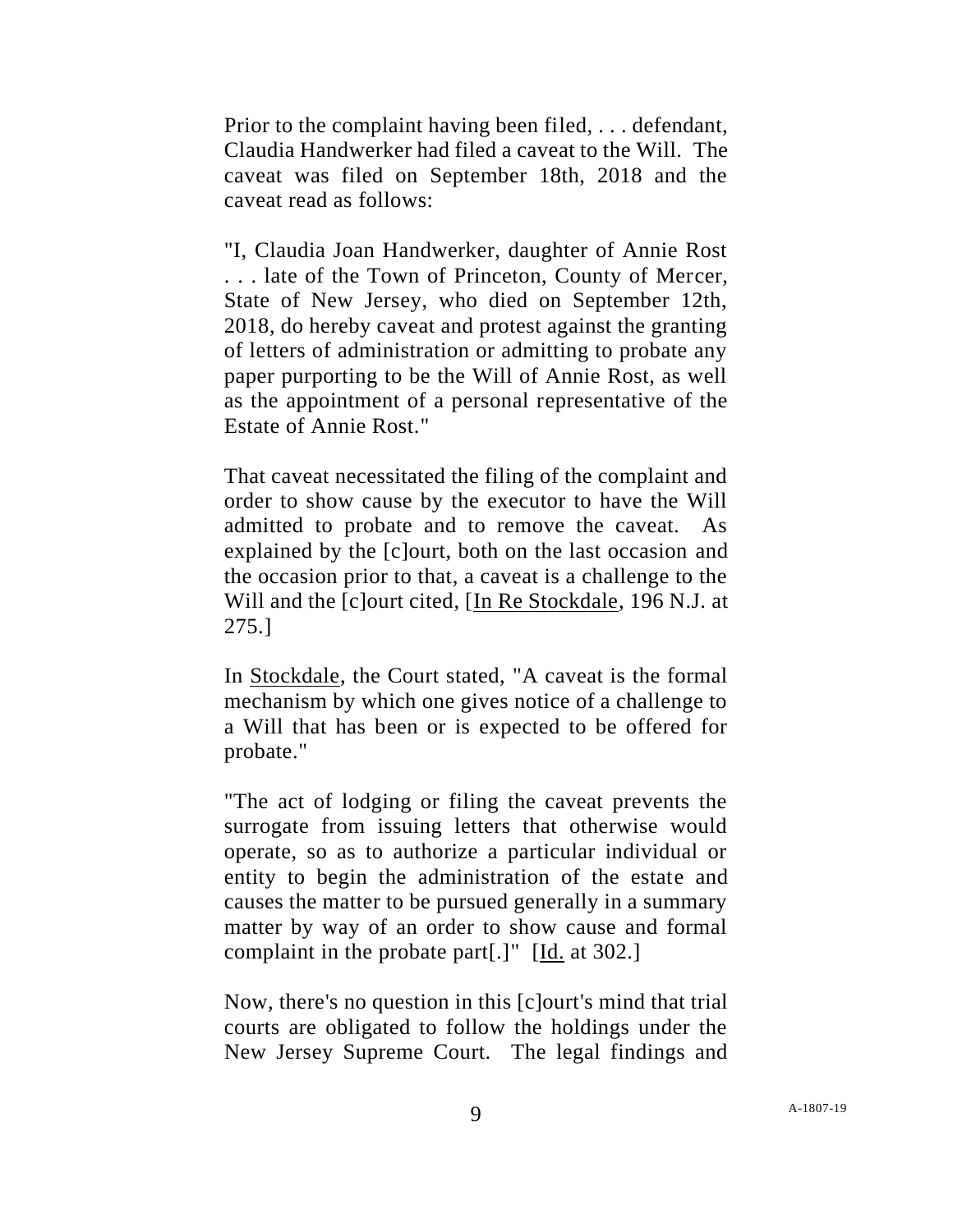determinations of the Supreme Court must be accorded conclusive weight by the lower courts. See . . . State v. Breitweiser, [373 N.J. Super. 271, 282-83 (App. Div. 2004).]

"Appellate and trial courts consider themselves bound by the Court's pronouncements whether classified as dicta or not[.]" State v. Dabas, 215 N.J. 114, 136-37.

As if the caveat would not have been enough to demonstrate to the [c]ourt that there was a challenge to the Will, there was also the answer and amended answer that were prepared and submitted by defendant, Handwerker.

On the original answer and counterclaim, Paragraph [two] of the counterclaim reads as follows[:] "I object to Clause Number [seven] of the Will giving the Princeton house to my brother Norman Rost, for reasons set forth below."

Additionally, on the amended answer and counterclaim, Paragraph [three] of the counterclaim reads as follows[:] "I object to Clause Number [seven] of the Will giving the Princeton house to my brother-Norman Rost, for reasons set forth below."

So, this already had been discussed at the time of . . . the original order to show cause by the executor to probate the Will. There was no evidence at all submitted by [d]efendant Handwerker. So, there was no demonstration of any justification whatsoever for the filing of the caveat.

Thus, when Deborah Hospital filed its complaint and order to show cause, it would have been an exercise in futility for the [c]ourt to have to go back and reexamine the record in light of the fact that defendant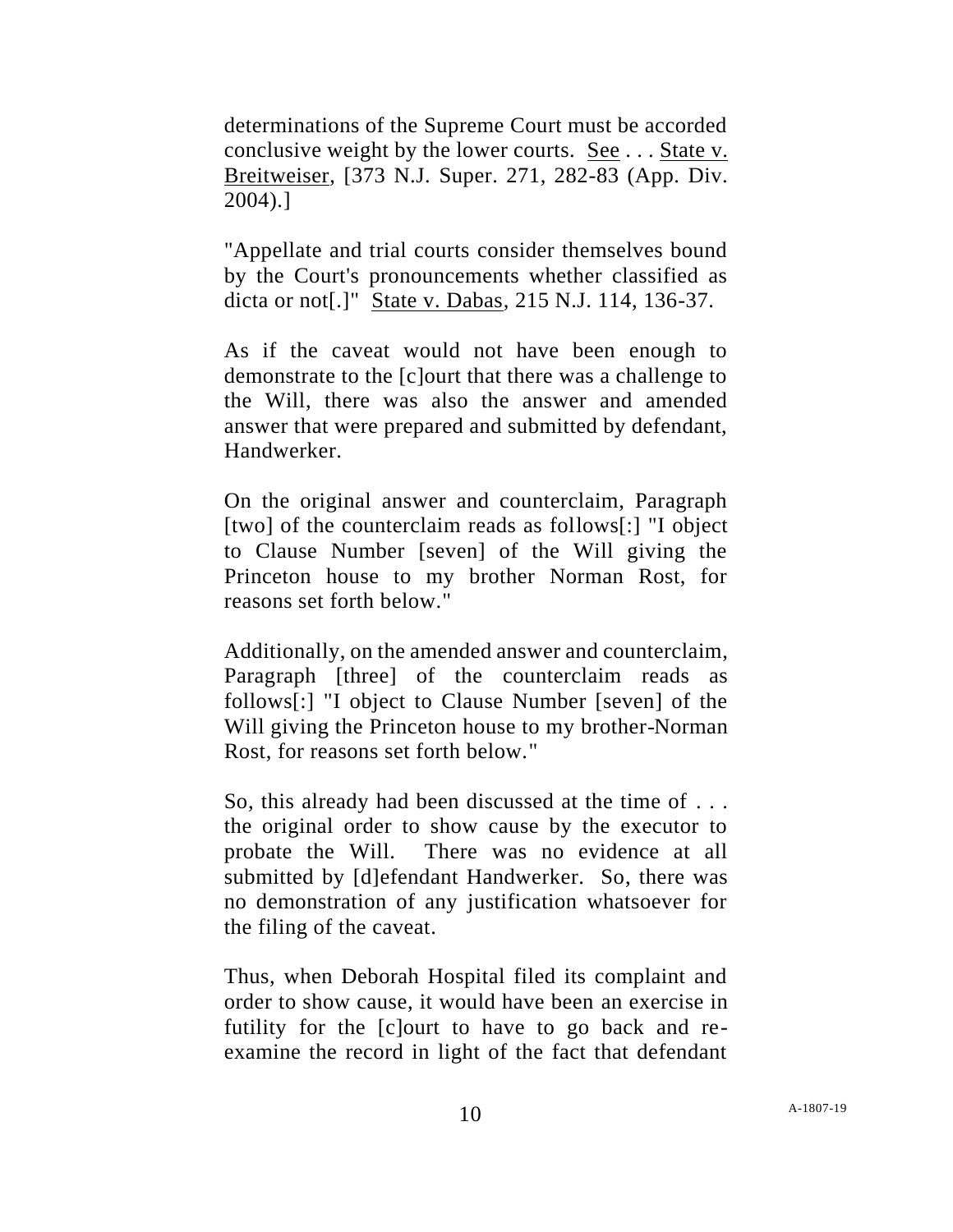Handwerker failed to present the [c]ourt with any facts supporting her caveat at the time of the first return date.

So, for these reasons, the [c]ourt finds that there was no justification for reconsideration of the [c]ourt's decision and the [c]ourt will deny the motion for reconsideration.

The court memorialized its decision in a December 3, 2019 order.

We review the denial of a motion for reconsideration for an "abuse of discretion." Cummings v. Bahr, 295 N.J. Super 374, 389 (App. Div. 1996) (citation omitted). In reviewing a summary action conducted pursuant to Rule 4:67, we accord findings made by the trial judge as binding when supported by adequate, substantial and credible evidence. Rova Farms [Resort,](https://1.next.westlaw.com/Link/Document/FullText?findType=Y&serNum=1974101898&pubNum=0000583&originatingDoc=If2195300992f11eab3baac36ecf92c85&refType=RP&fi=co_pp_sp_583_484&originationContext=document&transitionType=DocumentItem&contextData=(sc.Search)#co_pp_sp_583_484) Inc. v. [Investors](https://1.next.westlaw.com/Link/Document/FullText?findType=Y&serNum=1974101898&pubNum=0000583&originatingDoc=If2195300992f11eab3baac36ecf92c85&refType=RP&fi=co_pp_sp_583_484&originationContext=document&transitionType=DocumentItem&contextData=(sc.Search)#co_pp_sp_583_484) Ins. Co. of Am., 65 N.J. 474, 484 (1974). However, a trial judge's "interpretation of the law and the legal consequences that flow from established facts are not entitled to any special deference" and are subject to de novo review. Est. of Hanges v. Metro. Prop. & Cas. Ins. Co., 202 N.J. 369, 382 (2010).

On appeal, Claudia argues that her caveat was not a challenge to Annie's will. She argues that the court ignored her proofs at the August 23, 2019 hearing and again erred in denying her motion for reconsideration. We are not persuaded.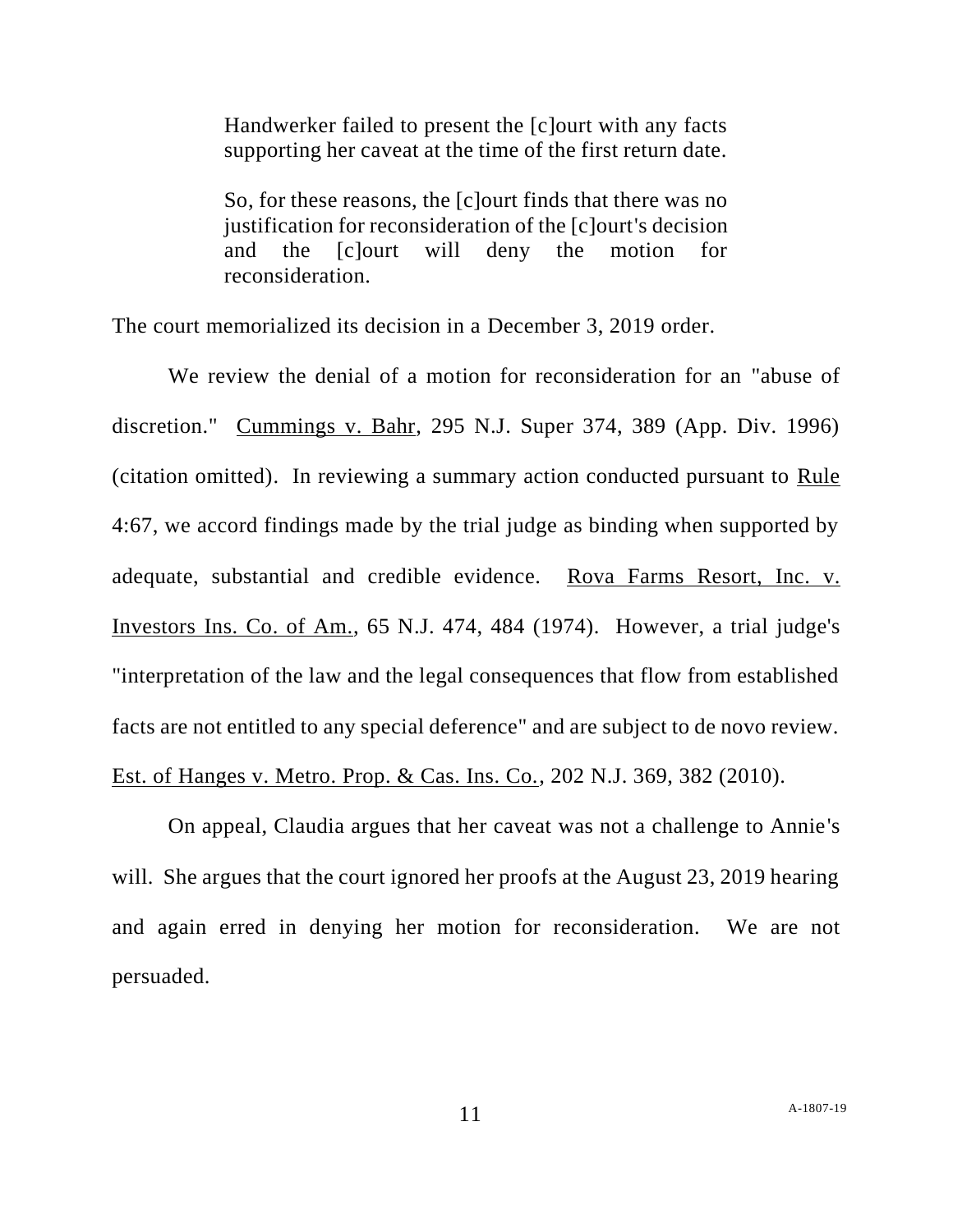Six days after her mother's death, Claudia filed the following letter with the surrogate's court:

> I, Claudia Joan Handwerker, Daughter of Annie Rost, late of the town of Princeton, County of Mercer, State of New Jersey, who died on September 12, 2018, do hereby caveat and protest against the granting of Letters of Administration, or admitting to probate any paper writing purporting to be the Will of Annie Rost, as well as the appointment of a personal representative of the Estate of Annie Rost.

[(Emphasis added).]

Norman and Deborah assert that this caveat invoked Paragraph Fourteenth

of Annie's will, which stated:

Any beneficiary under this, my Will, who shall institute, prosecute or abet any action to contest or to set aside in whole or in part this, my Will, shall be excluded from any share or interest in my estate, and I hereby direct that the property or interest to which he or she might otherwise have become entitled shall be devised to DEBORAH HOSPITAL FOUNDATION, for general purposes, absolutely and in fee simple, with the exception that the devises under Paragraphs Seventh and Eighth would become part of my residuary estate and distributed pursuant to Paragraph Ninth.

Claudia contends she did not intend to "contest" the will and therefore Paragraph

Fourteenth was not triggered.

An uncontested, straightforward will may be admitted to probate through

the Surrogate's Court. However, "if a caveat has been lodged against the will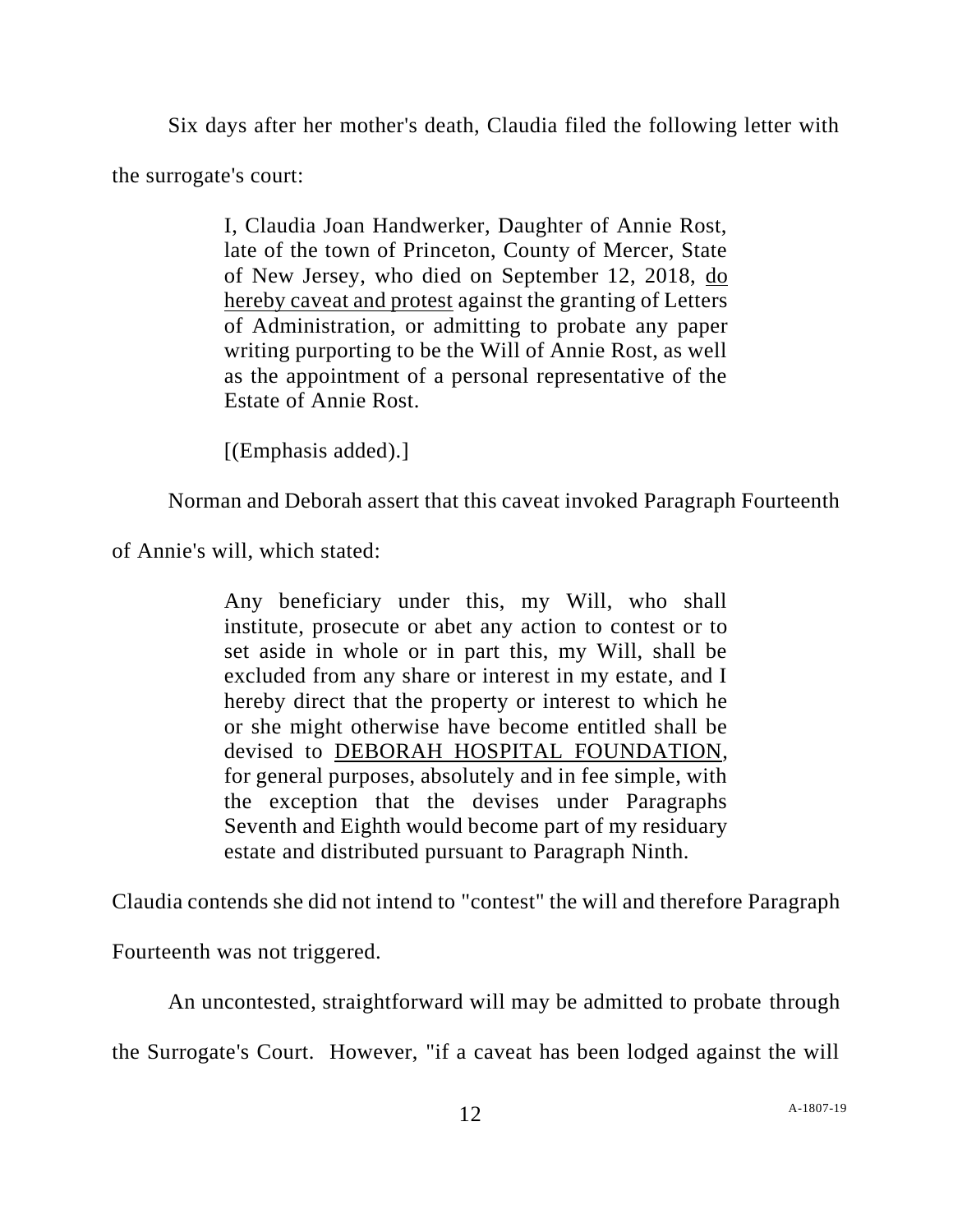offered or expected to be offered for probate, the Surrogate's Court is not empowered to act and the issues must instead be resolved through proceedings in the Superior Court, Chancery Division, Probate Part. . . ." Stockdale, 196 N.J. at 302. See R. 4:83-1.

As our Supreme Court has stated, "A caveat is the formal mechanism by which one gives notice of a challenge to a will that has been or is expected to be offered for probate." Ibid.

> The act of lodging, or filing, the caveat prevents the Surrogate from issuing letters that otherwise would operate so as to authorize a particular individual or entity to begin the administration of the estate and causes the matter to be pursued, generally in a summary manner, by way of an order to show cause and formal complaint, in the Probate Part.

[Ibid.]

Claudia filed the caveat and refused to withdraw it before litigation ensued. Therefore, as required by Rule 4:83-1, Norman was compelled to commence suit in the Probate Part to dismiss the caveat and admit the will to probate. He filed an order to show cause and a complaint in a summary manner pursuant to Rule 4:67, returnable March 27, 2019. The order to show cause requested the court dismiss the caveat filed by Claudia with prejudice and file and record Annie's will with the Surrogate's Court.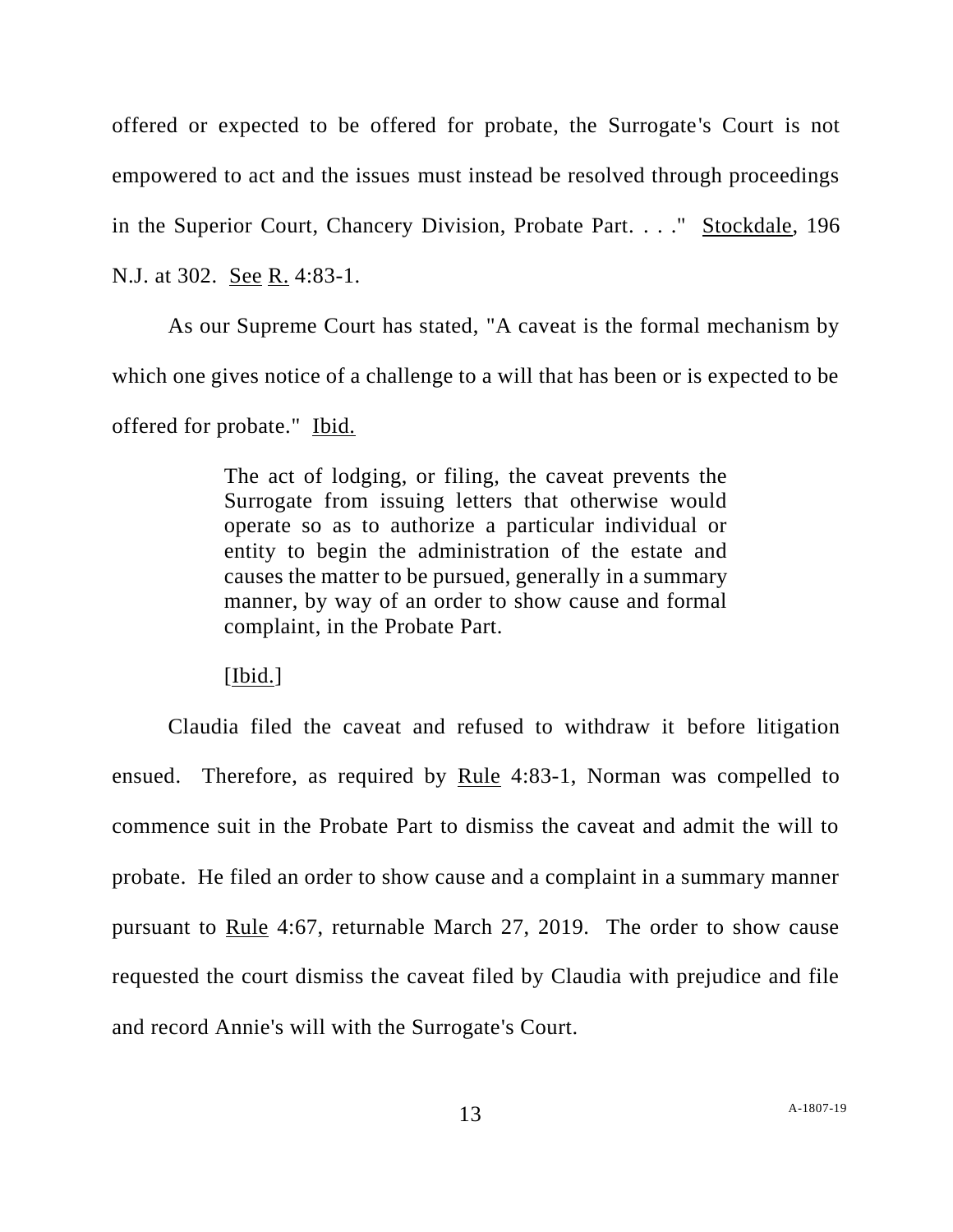In response, Claudia filed an unverified answer in which she – at that point – consented to the removal of the caveat and allowed the will to be probated. However, in her counterclaims, Claudia objected to Paragraph Twelfth of the Will, in which Norman and Sonya were named executors. She asked that she be named executor instead. She also objected to Paragraph Seventh, under which Annie's home was devised to Norman.

Claudia's argument that the caveat was not a challenge to the will is without merit. Although, upon being sued, she agreed to withdraw the caveat, she continued to object to and contest the will. Despite her contention that she withdrew her caveat, her counterclaims clearly attempted to "contest or to set aside in whole or in part" the provisions laid out in Annie's will, in violation of Paragraph Fourteenth.

As we are satisfied the Chancery court did not err in finding the caveat operated as a challenge to the will, we must then consider whether the court also properly found there was no probable cause to support the caveat. Claudia contends she presented "substantial evidence that her actions were supported by probable cause" and therefore the in terrorem clause is not enforceable. She also asserts she was deprived of her due process rights when the court failed to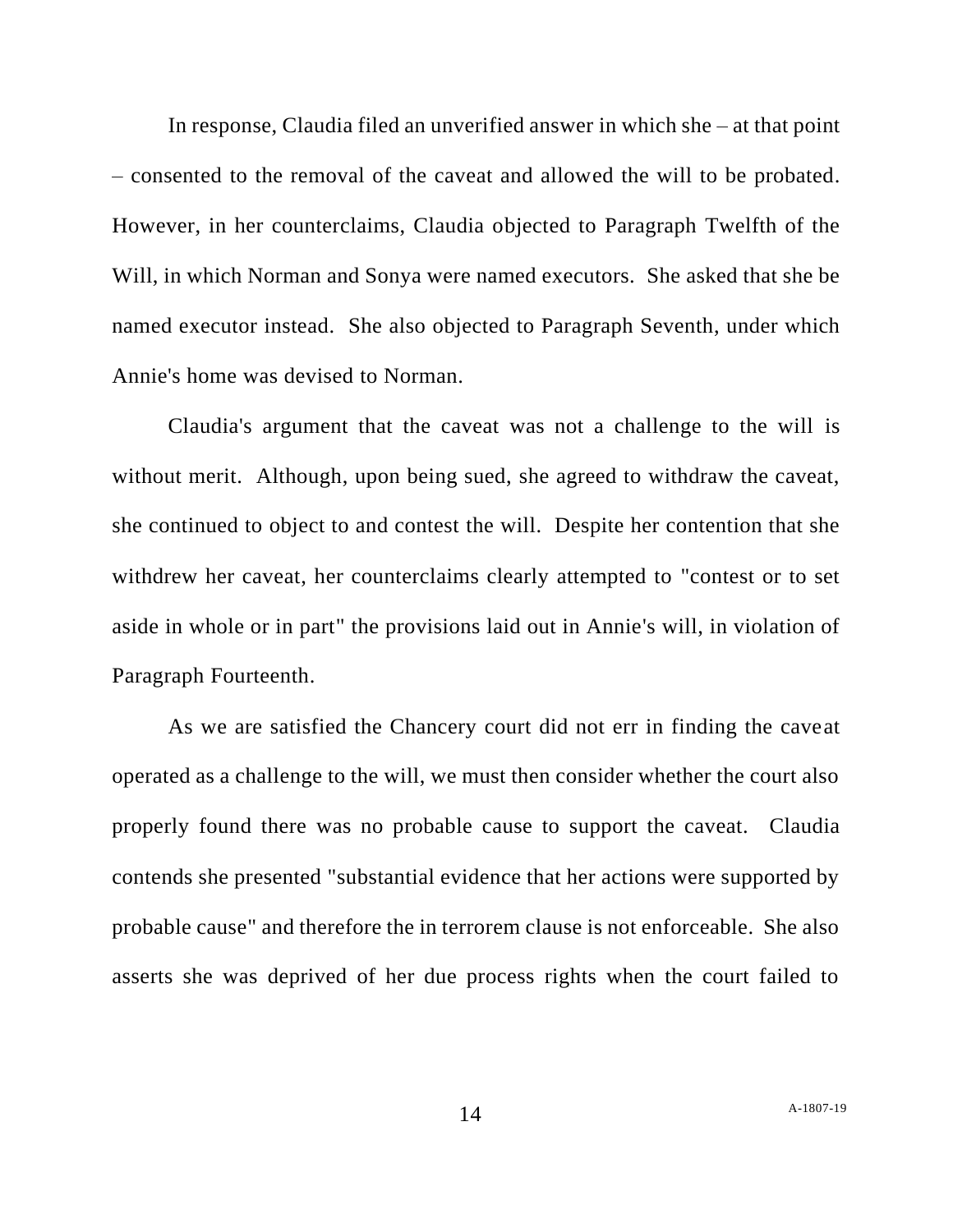conduct an evidentiary hearing to determine whether she had probable cause to file the caveat.

As stated, once Claudia filed her caveat, the Probate Part of the Chancery Division had jurisdiction over the matter. And, as required under Rule 4:83-1, "all actions in the Superior Court, Chancery Division, Probate Part, shall be brought in a summary manner by the filing of a complaint and issuance of an order to show cause pursuant to [Rule] 4:67." "Summary actions are, by definition, short, concise, and immediate, and further, are 'designed to accomplish the salutary purpose of swiftly and effectively disposing of matters which lend themselves to summary treatment." MAG Entm't LLC v. Div. of Alcoholic Beverage Control, 375 N.J. Super. 534, 551 (App. Div. 2005) (quoting Depos v. Depos, 307 N.J. Super. 396, 399 (Ch. Div. 1997)).

If a court is satisfied that a plaintiff's application is sufficient, the court "shall order the defendant to show cause why final judgment should not be rendered for the relief sought."  $R_2$ . 4:67-2. "The court shall try the action on the return day" and if "the affidavits show palpably that there is no genuine issue as to any material fact, the court may try the action on the pleadings and affidavits and render final judgment thereon." R. 4:67-5. "If any party objects to such a trial and there may be a genuine issue as to a material fact, the court shall hear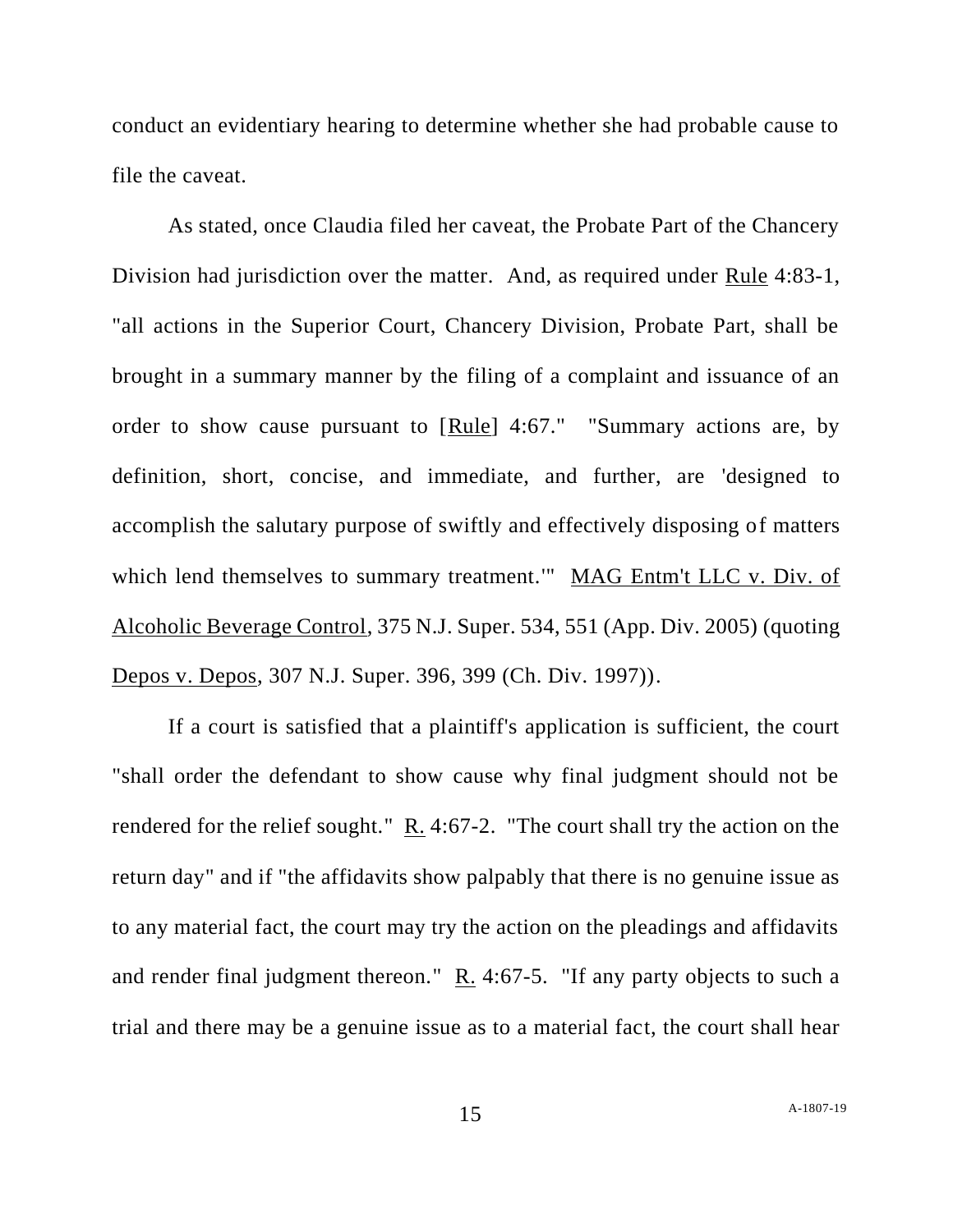the evidence as to those matters which may be genuinely in issue and render final judgment." Ibid.

Norman filed a verified complaint and order to show cause to dismiss the caveat and admit the will to probate pursuant to Rule 4:83-1. In response, Claudia filed an answer and counterclaim and a subsequent amended answer and counterclaims. All of the submitted and proffered pleadings were unverified.

At the hearing on the return date of the order to show cause, March 27, 2019, Claudia sought the court's leave to file her amended answer and counterclaim. Her attorney stated, "[w]e want to correct some . . . things in the will" and "prove that this executor is not honest enough to conduct the job." Claudia's counsel admitted that "[t]hese are allegations, Judge." Moreover, during argument on the motion for reconsideration, Claudia's counsel candidly admitted: "[W]e didn't offer anything in March to support our caveat. We didn't offer any probable cause in March. We didn't really come up with anything in March. That's all true Judge."

Based on the record before us, Claudia was accorded adequate due process. Norman's complaint and order to show cause were brought as a summary action under Rule 4:83-1. The court properly tried the action on the return day pursuant to Rule 4:67-5. Claudia had the burden to produce evidence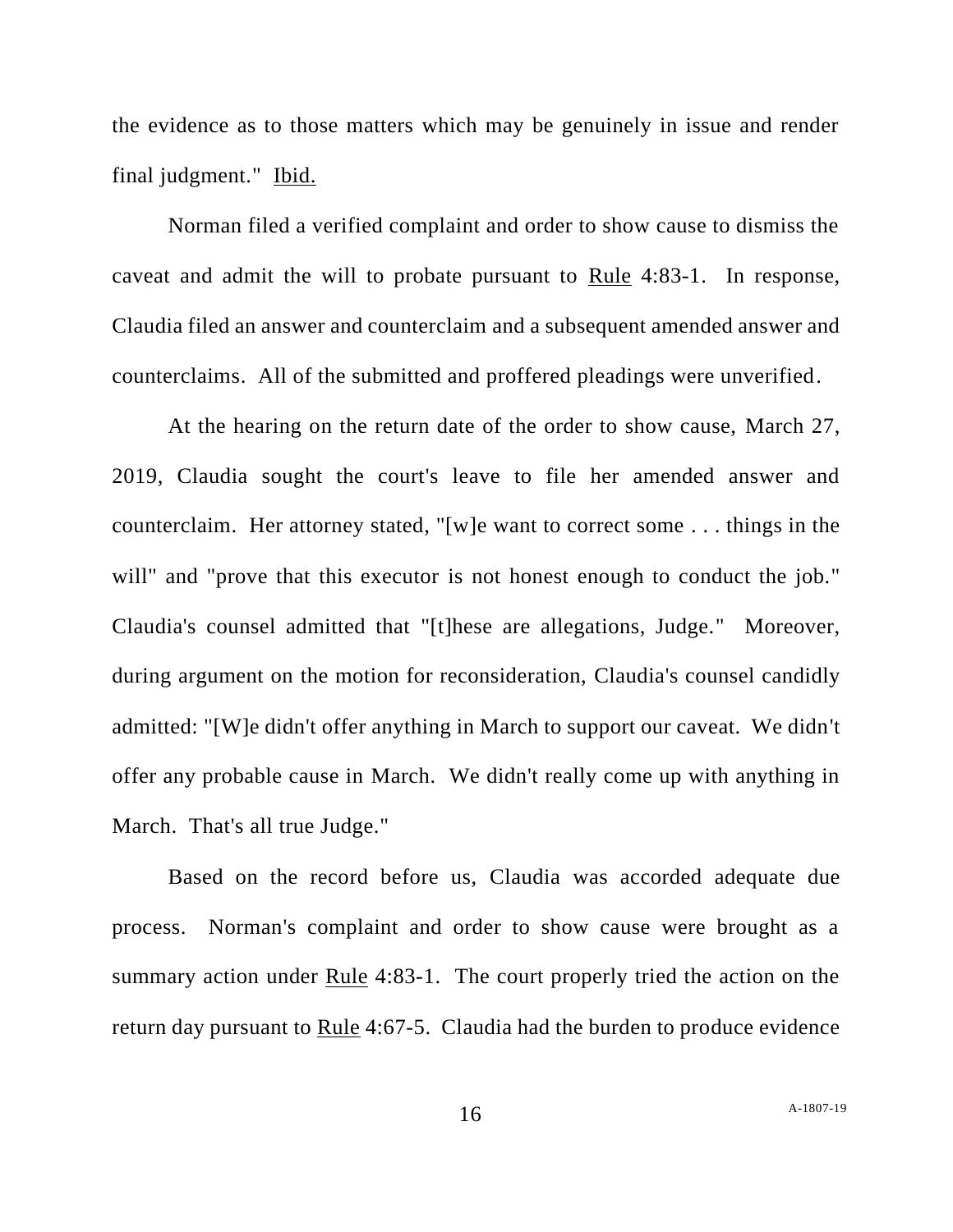to the court to establish why Norman's requested relief should not be granted. Because Norman sought to admit the will in its entirety and Claudia challenged two provisions of the will, it is clear Claudia continued to contest the will and, therefore, she was required to show probable cause to support her caveat on the return date.

Claudia did not do so. She did not present any verified pleadings, affidavits, or certifications to rebut the complaint. To the contrary, even six months after the filing of the caveat, on the day of trial of the summary action, her attorney requested time and discovery to prove her allegations. Because there was "no genuine issue as to any material fact," the court properly decided the action on the pleadings. See R. 4:67-5.

N.J.S.A. 3B:3-47 provides that "[a] provision in a will purporting to penalize any interested person for contesting the will or instituting other proceedings relating to the estate is unenforceable if probable cause exists for instituting proceedings." See Haynes v. First Nat. State Bank of N.J., 87 N.J. 163, 189 (1981) ("We . . . decline to enforce an in terrorem clause in a will or trust agreement where there is probable cause to challenge the instrument.").

Following the August 23, 2019 arguments, the court found Claudia did not present any evidence to support her challenge to the will at the March 27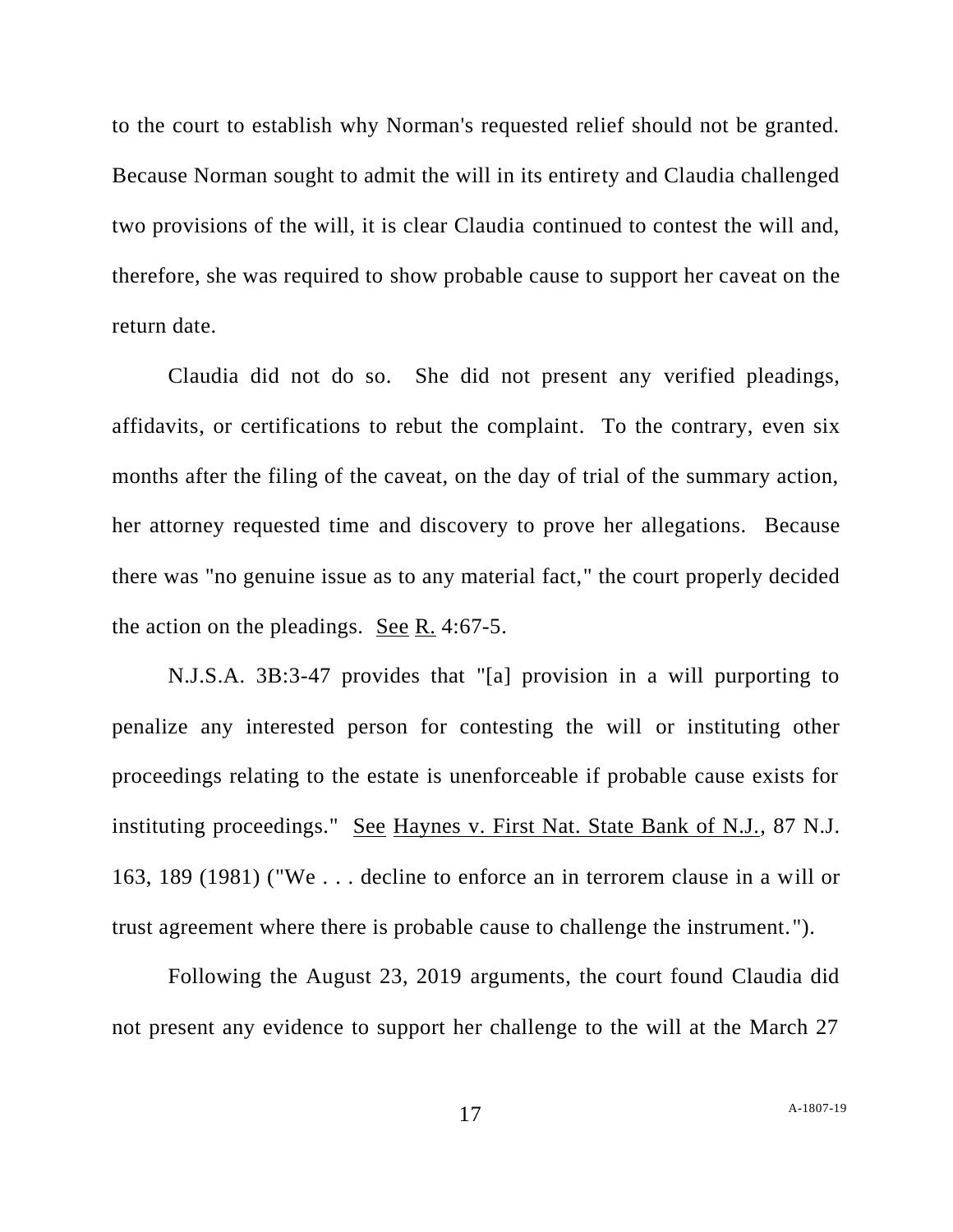hearing on the order to show cause. The court affirmed its decision that the

caveat was a challenge to the will during the arguments on Claudia's motion for

reconsideration. The judge stated:

As if the caveat would not have been enough to demonstrate to the [c]ourt that there was a challenge to the Will, there was also the answer and amended answer that were prepared and submitted by defendant, Handwerker.

On the original answer and counterclaim, Paragraph [two] of the counterclaim reads as follows[:] "I object to Clause Number [seven] of the Will giving the Princeton house to my brother Norman Rost, for reasons set forth below."

Additionally, on the amended answer and counterclaim, Paragraph [three] of the counterclaim reads as follows[:] "I object to Clause Number [seven] of the Will giving the Princeton house to my brother Norman Rost, for reasons set forth below."

So, this already had been discussed at the time of . . . the original order to show cause by the executor to probate the Will. There was no evidence at all submitted by [d]efendant Handwerker. So, there was no demonstration of any justification whatsoever for the filing of the caveat.

Thus, when Deborah Hospital filed its complaint and order to show cause, it would have been an exercise in futility for the [c]ourt to have to go back and reexamine the record in light of the fact that defendant Handwerker failed to present the [c]ourt with any facts supporting her caveat at the time of the first return date.